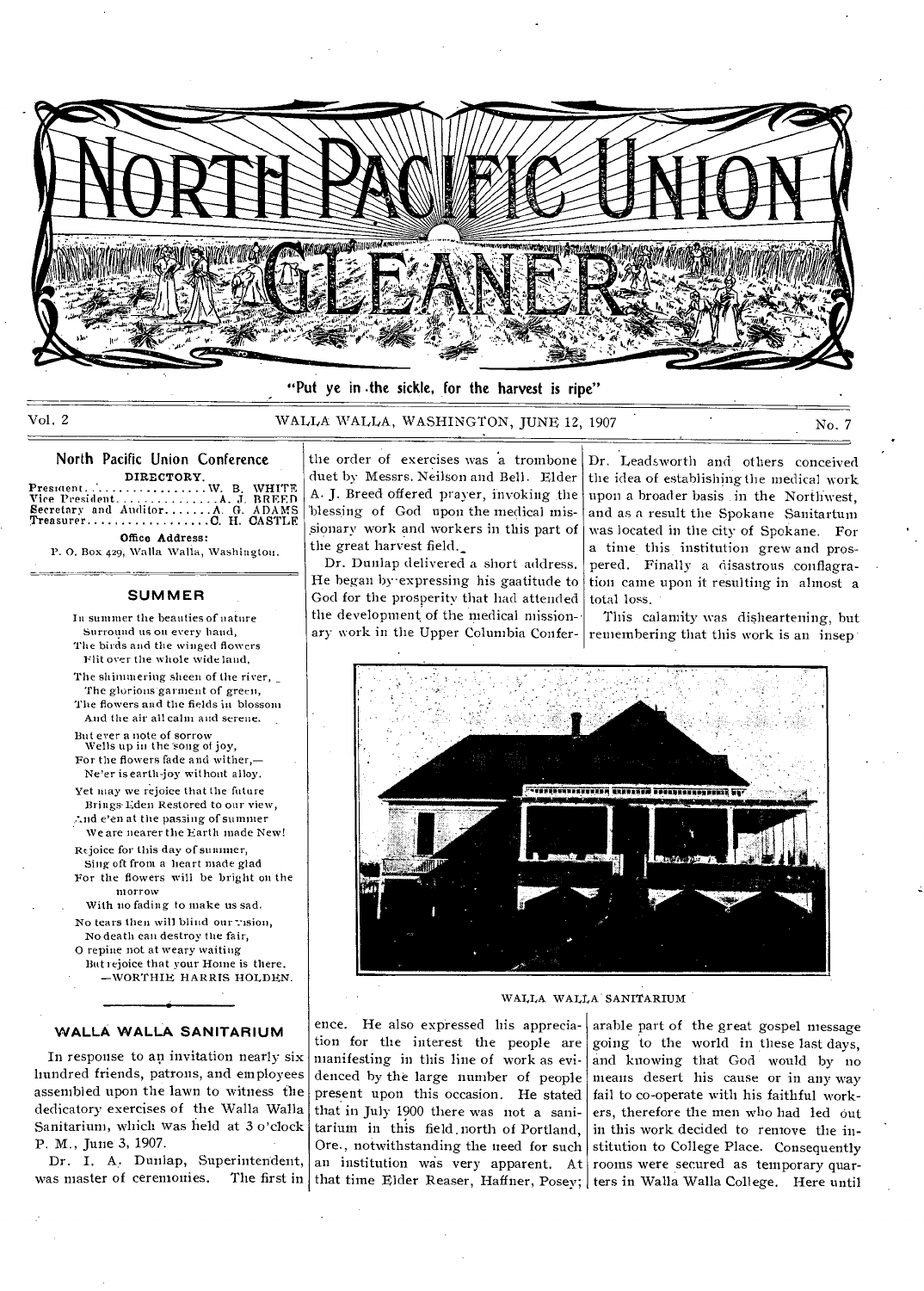quite recently the work was carried forward under very unfavorable circumstances, nevertheless God blessed the feeble efforts. Last summer, the public school building which stood just across the way was purchased and removed to the college grounds, where it was remodeled inside, a basement constructed, a veranda built upon two sides, and the whole painted. and'2fitted up as you now-see it. The lawn was graded and seeded, flowers, ornamental shrubs, and shade trees were planted. The work necessarily moved slowly because of a lack of means. Owing to the crowded condition of the college we were forced to move into the sanitarium before the rooms were in readiness for occupancy. Surgical operations were performed in the new building when but three rooms were completed. These operations were very successful. The bath rooms are not. completed yet, hence we are still under the necessity of giving bath room treatments in the college basement as formerly. The means for advancing the work is steadily coming to us and the number of patients is constantly increasing.. While we are thankful for the material prosperity that has attended the work thus far, yet beyond and above all this, we appreciate the fact that God is showing by his approval and blessing that this is his work. Therefore we have met here to-day to dedicate this building to the Lord.

Elder A. J. Breed was the next speaker. He said that he first visited shis place in 1894, and had a part with the promoters. in first establishing the medical mission. work in this field. He also referred to the burning of the Spokane Sanitarium, and then directed the attention of his hearers to the new building in the following words, "Yonder you see what is left. See the beautiful building across the way. \*The stars and stripes hang over the doorway. a symbol of union and strength, indicating that we are all in harmony and working for the upbuilding of the medical missionary work as God has ordained.

C. M, Christiansen, the business manager to whose untiring efforts much credit is due for the neat appearance of the building and grounds, gave all present a kind invitation to visit the sanitarium and college. Four hundred and fifty-two responded. After passing through the different departments of the sanitarium, they passed on to the col-

of each one was slaked by a glass of cool lemonade. After visiting the various departments the people returned to their places upon the lawn, where the dedicatory prayer was offered by Elder G. E. Langdon, president of Upper Columbia Conference. The exercises closed with a vocal trio by Prof. Gerritsen, Miss Rubie Owen, and Miss Fern Hare.

Seated upon the platform were the members of the Medical Board, and near the speakers stand was Miss E, F. Dineson, matron, and the nurses connected with the institution.

All present seemed well pleased with what they saw and heard of the progress of the medical missionary work, and we believe this event will mark a new epoch in this department of the message in this conference. A. G. ADAMS.

#### **A SUPREME EFFORT NEEDED**

Since it has been planned by the General Conference to apply the mid-summer offering, to be taken June 29, toward the payment of the \$150,000 fund, and as the great and pressing needs of the fields to which this fund is to- be appropriated have been so vividly set before us by the brethren at the head of the general work; it seems imperative that a supreme effort be put forth to swell the mid-summer offering to an amount unheard of in the history of this great work. We present below a few more calls for help which we trust will prove an incentive to greater missionary effort and sacrifice upon the part of all.

WHAT IT MEANS TO OUR WORK

The wisdom of the removal of the headquarters of Seventh-day Adventists from Battle Creek, Mich.,to Washington, D. C. has already been. demonstrated to the complete satisfaction of everyone who is acquainted with the present situation. In the first place, it was surely time that our people moved out of Battle Creek., and in the second place, Washington, D. C:, was the one place in all the world to establish our headquarters. The developments along the line of religious liberty indicate that if our people had not been in Washington during the last few years, in all probability a Sunday law would have been passed, and this country would have begun already to taste the rigors of church-andstate enforcement.

lege at the entrance of which the thirst Seventh-day Adventist body stands as a R. T. Nash, Campobello, S. C. Who There are many citizens in Washington who recognize the fact that the

bulwark for liberty of conscience, and against the rising tide of making and enforcing religious laws. From visits to • some of the public men, members of the president's cabinet, senators, representatives, etc., I know positively that our people are regarded already in that city as a mighty power. A feeling like that which was upon 'the inhabitants of Canaan when Israel was marching into the land seems to have gone out to the people of Washington and the statesmen who are centered there; and it will yet be more strikingly manifest that our People moved to Washington just in time, and from this pinnacle their message will be brought forth and sent out with a loud voice through all this country, and through all the world,

Remember that \$50,000 of the \$150,000 fund is to be applied to building the sanitarium in Takoma Park, Washington, D. C. What a great work can be accomplished by our sanitarium in this situation! The possibilities are almost unlimited. Ten thousand dollars also is to go to the Review and Herald. Can we not, before, the summer opens, by large donations and by united effort, complete the raising of this fund?

#### **AN APPEAL FROM SPARTAN-BURG, S. C.**

The State of South Carolina is a mission field in the Southern Union Conference, but the work has been developing there of late in a most encouraging manner. We have no doubt that all have read of the recent trial of Elder R. T. Nash and other brethren for Sunday labor at Spartanburg. A very friendly feeling toward our people has developed as the result of that trial and the Christian attitude of our brethren at that time. The Lord enabled them to win a decided victory for the truih, and they are now endeavoring to buy a church and fit it up for their use.

The Southern Union Conference has authorized an appeal to be made for this church throughout the South, and the General Conference Committee has also authorized the appeal to be sent out to our people. We believe that our brethren and sisters will quickly supply the six hundred dollars called for by Brother Nash for this purpose. We hope all will read his article carefully, and contribute, sending the money to Miss Elizabeth McHugh, Spartanburg, S. C., or to Mrs.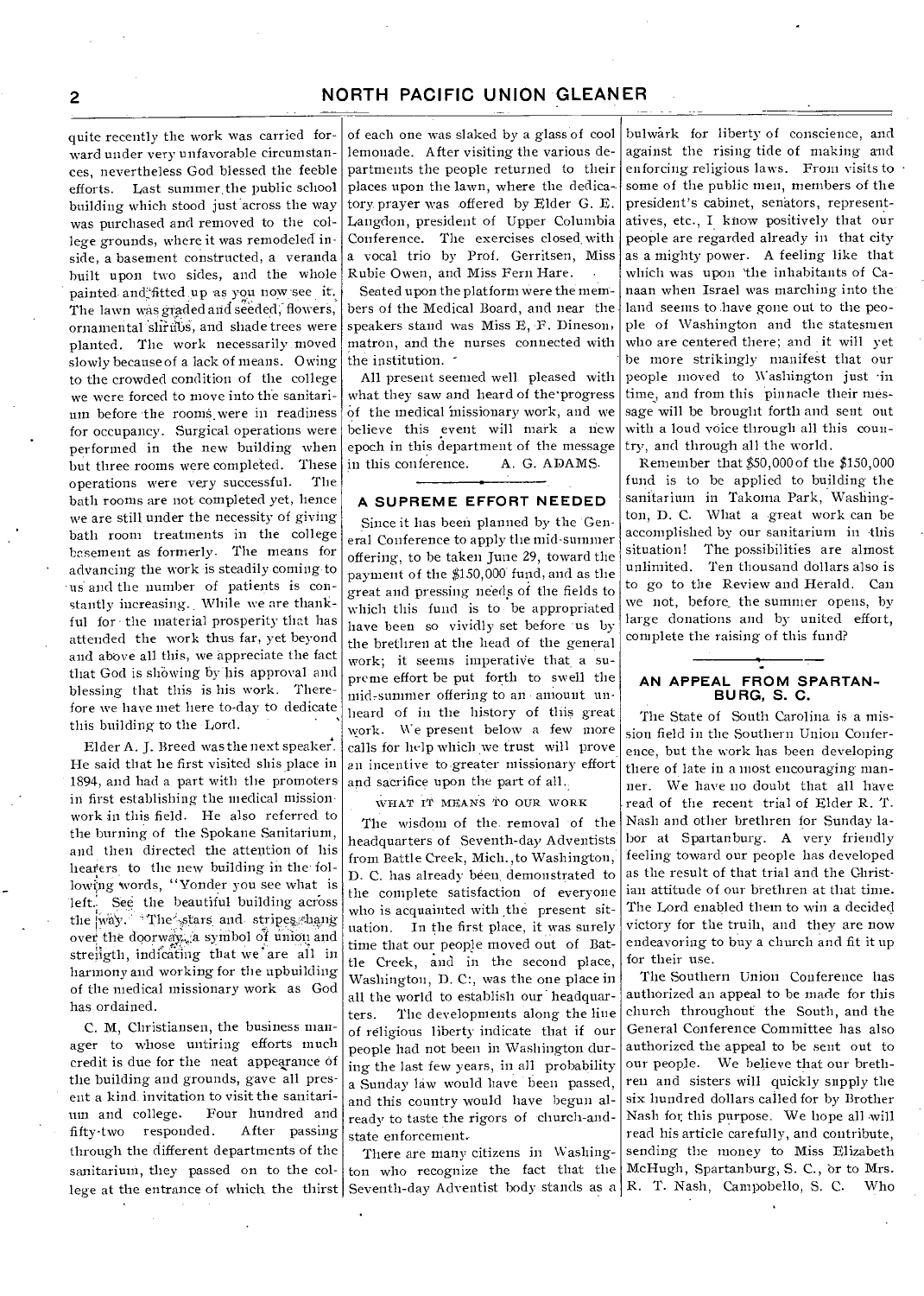# **NORTH PACIFIC UNION GLEANER 1999 12:33**

will help this, the youngest field in the work east of the Mississippi river? J. S. WASHBURN.

### AN OPPORTUNE TIME FOR SPARTAN-BURG, S. C.

Spartanburg is a thriving town of 15,- 000 population situated in the foothills of the Blue Ridge mountains in South Carolina. It is an important railroad center. It was the first place in South Carolina to hear the third angel's message. The church has a membership of forty. A portion of these are isolated Sabbath-keepers scattered throughout the State. Although poor in this world's goods, this church has been very faithful in giving iii response to every call for means to advance the cause of truth.

Their place of meeting has been changed many times from one hall to another; and because of this, our work has been looked upon by many as transitory and of little value. This has retarded the work. The time has fully come when this condition must be changed.. A church is needed, one that will rightly represent so great a message. We must not delay longer.

The Southern. Union . Conference has recommended that we be 'permitted to make a call for \$1,000 from our people to help the Spartanburg church to put up or purchase a suitable building for church purposes in that city. All that is now necessary is to state the situation, and I am sure many will want a share in the monument procured for truth in this center of influence, and in this needy mission field where the work is just opening.

We can now purchase the second Presbyterian church property very cheap, if our friends will lend a helping hand. We can buy it for \$800 cash. We can get the cash from a brother at 4 1-2 per cent interest, providing we can return \$100 per month until paid. The members of our building committee have confidence in our brethren, and in the Lord to impress hearts to help us. We are procuring this property, believing the Lord will not forsake us in this important step.

This church is a frame building about 30x48 feet, with an entry in front and belfry above. The first cost of the property was perhaps not less than \$2,000, and we think \$300 in repairs will make it as valuable as it ever has been. Se-

save to the cause much time and considerable means.

The Spartanburg church has donated in pledges and cash over \$300, and we have confidence that they will raise \$200 more. They are taking hold nobly for so poor a church, and after lifting quite hard on the \$150,000 fund. May the Lord add his blessing as they labor to this end.

As the Lord has providentially opened the way for us to buy this church so we will only need to call for \$600 instead of \$1,000. This, with the \$500 we expect to raise in the Spartanburg church, will give us \$300 for repairs. We can raise enough among the business men to buy the bell, organ, etc.

Our recent trial for Sunday labor took place at the -Spartanburg court house. Since that time many are reading and enquiring for truth, and we feel that we must have a suitable place from .which to herald • the last warning message in this city. The people here were never so ready to listen as now.

Those desiring to help this worthy cause should send the money to Miss Elizabeth McHugh, Spartanburg, S. C., or to Mrs. R. T. Nash, Campobello, S. C., and it will be thankfully received, and placed where it will do good at once. R. T. NASH.

#### **43502**

What does' this large number represent? We feel sure all our readers will be pleased to know that this large number indicates the total subscriptions to the Signs of the Times, May 28, 1907.

Quite a stride toward the 100,000 mark is it not?

We quote from a letter just received from the Signs office: "By taking a glance over the enclosed lists you will see that there has been something happening in the Northwest during the past few weeks." In glancing over the list as above suggested, the following interesting facts relative to the circulation of the signs were obtained.

|                | No.      | No.            | No. |
|----------------|----------|----------------|-----|
|                | Renewals | Added New Sub. |     |
| Upper Col.     | 204      | 284            | 316 |
| Western Wash.  | 54       | 189            | 174 |
| Western Oregon | 74       | 108            | 168 |
| Montana        | 17       |                | 89  |
| British Col.   | `10      |                | 73  |
|                |          |                |     |
|                | 359      | 581            |     |
|                |          |                |     |

curing this chureh already built will thing has been happening. Think of good work? Is not this encouraging? Truly, some-

the•nunmber of sermons that are thus being carried weekly to the world. Dear reader, if-you are not already engaged in this good work, would you not be pleased to join us in getting this good paper into the hands of interested readers? All should have a part in this great missionary movement.-

#### **THE REVIEW AND HERALD**

For some months past we have been• endeavoring to get a list of the churches in this union conference that have the Review in every Sabbath-keeping home. We feel that there must be a misunderstanding regarding this matter, otherwise the list would be much longer.

This does not mean that every member of each shall have the Review. If this were true the large churches would find it next to impossible to have their names placed •in the list, owing to the fact that in every church there are scattered members concerning whom the church possesses little or no knowledge.

If every Sabbath-keeping home in your locality receives the Review regularly, as a subscriber, then that church should be in the list.

Shall we not have some large churches in the list soon. We do not urge this matter simply for the sake of making a show, but we urge it for the reason that those who read the Review love the truth and seem more interested in the progress of this message and are alive spiritually. As the church is composed of individuals, that church whose members are regular readers of the Review we may expect to find upon a high spiritual plane and foremost in the payment of tithes as well as in other Christian duties devolving upon it. Our experienced ministers and workers are unanimous in testifying to this fact.

So then, when you are laboring to the end that the good old Review shall be placed .in every Sabbath-keeping home, you are laboring for the spiritual upbuilding of your church. Shall we not put forth greater effort in this direction? We see no good reason why every church in this union conference should not be placed in thie list. The list of Review subscribers in the North Pacific Union Conference now numbers a little more than 1,400. There are 5,000 Sabbath-keepers in this union conference, therefore it seems to us that the Review list should be much larger.. Who will lend a helping hand in this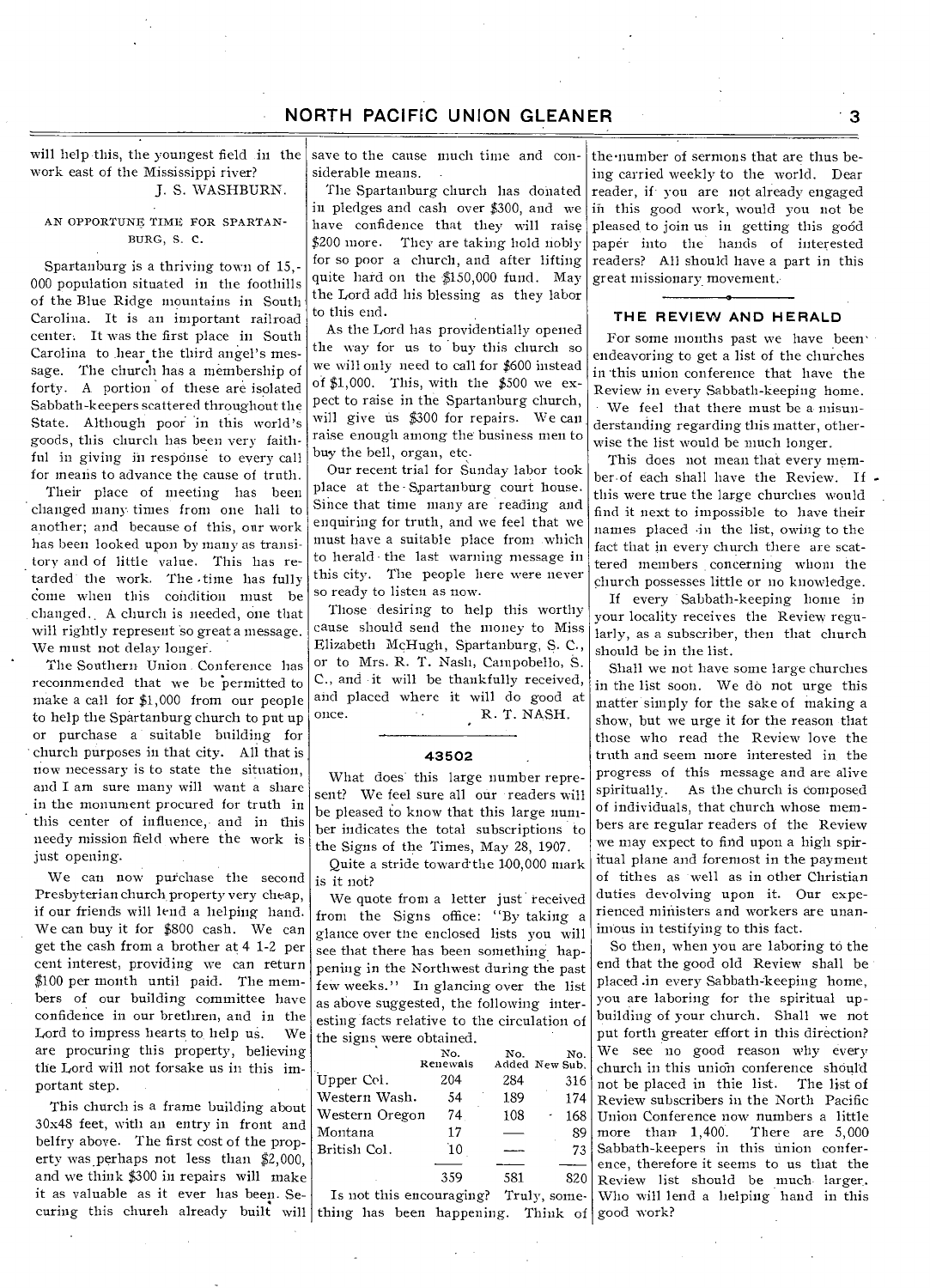### **CANVASSING ITEMS .**

Brother J. K. Luther spent a few hours in Walla Walla canvassing for Great Controversy with the results shown on page 6.

Brethren Ashbaugh and Temple have just recently located in. eastern Idaho, and this is their first week's work in the canvassing field. Brother Temple is having his first experience in the book work, and feels encouraged to press on. In their letters they say, "The Lord has been with me from the moment I first thought of coming out here. I left my, home in the north-eastern corner of South Dakota the latter part of last November for the school at Elk Point. . . . The Lord has promised 'never to leave nor forsake me.' I have had many opportunities of making known the wonderful love of my Saviour. The territory is somewhat difficult to work on account of the settlements being along the creeks and streams. Notwithstanding all this 'if God be for us who can be against us...'' E. R. ASHBAUGH. E. R. ASHBAUGH.

"Find herewith my first report for work in central Idaho. I was a-foot, and walked about 125 miles during the week, and this included several trips up narrow valleys to ranches'and mines. I found the people very liberal and generous. . . . We carry no' helps in the way of books, but thanks, be to our heavenly Father we had his help, and to him be all the praise. I praise my Master for the manner in which he has<br>blessed me. FRED W. TEMPLE. FRED W. TEMPLE. T. L. COPELAND.

#### **ITEMS**

Prof. John Isaac left the 10th for a visit in the East.

A. G. Adams left the 10th to attend the Montana camp-meeting.

The Sabbath-school offering for the two Sabbaths was about \$173.00.

Prof W. E. Nelson left for the East Monday, the 3d, to remain during the summer vacation.

College Place seems quite deserted since the campers and students have nearly all left.

The last meeting of the Upper Columbia Conference business session convened at 10:00 P. M. Sunday, following the preaching service.

The Gleaner has been well remembered during the camp-meeting season in each conference thus far. We appre-<br>ciate the help received. We shall hope ciate the help received. the good work may continue.

We hope to be able to give some interesting information concerning the progress made in raising the college debt fund very soon. Advancement is being mede in a very encouraging manner.

Only two general collections were taken during the meeting, viz. Sunday afternoon and evening. The aggregate of the offering was about \$81.00 which goes to the tent and camp-meeting fund.

From present indications there will be a large attendance at Walla Walla College next year. Many bright young people have already made arrangements with the managment, to attend the school:

May 28th the circulation of the "Signs of the Times" hadreached 43,502. What are you doing reader to help on this good work? Lift hard brother that the circulation of this paper may reach the 100,000 mark.

Elder H. G. Thurston of Southern California has been called to take the presidency of the Arizona Conference. Elder E. I. Richardson who has filled this position the past year finds it necessary to seek a change of climate.

The weather during the camp-meeting was very pleasant,—not extremely warm, but rather cool. At the close of the service Sunday it began to sprinkle and during the night and Monday morning some rain fell.

Evening after the Sabbath, Elder Dirksen spoke to a crowded tent of his experiences at the time he was investigating the truth and when he finally accepted it. There were no drowsy ones present that evening. Many very amusing incidents occurred in his experience which he related.

Miss Gertrude Emnierson who recently graduated from the Meadow Glade intermediate school in Western Washington has just arrived at College Place, where she will take up work in connection with Walla Walla College. She expects to pursue her studies further at the college the coming year.

The Upper Columbia camp-meeting closed Sunday evening with a stirring discourse by Elder Russel, followed by a short, spirited praise service.

A last invitation was extended for any who had not experienced the change of heart they desired to signify their desire and quite a large number responded.

Sunday afternoon a large crowd of campers and citizens visiting from Walla Walla and the surrounding country assembled upon the bank of the little stream which ran by the edge of the camp-ground to witness the baptismal service.

Sixty candidates went forward in this rite administered by Elders Schnepper and Gibson.

Much more concerning the campmeeting will appear in subsequent issues of the Gleaner.

P. 0. box 429, Walla Walla, is our new address.

Are you interested in the Gleaner? Make it known by inducing your friends<br>to subscribe for it. to subscribe for it.

"Oh, give us the man who sings at his work."

"You find yourself refreshed by the presence of cheerful people."

"The habit of looking on the bright side of every event is worth more than a thousand pounds."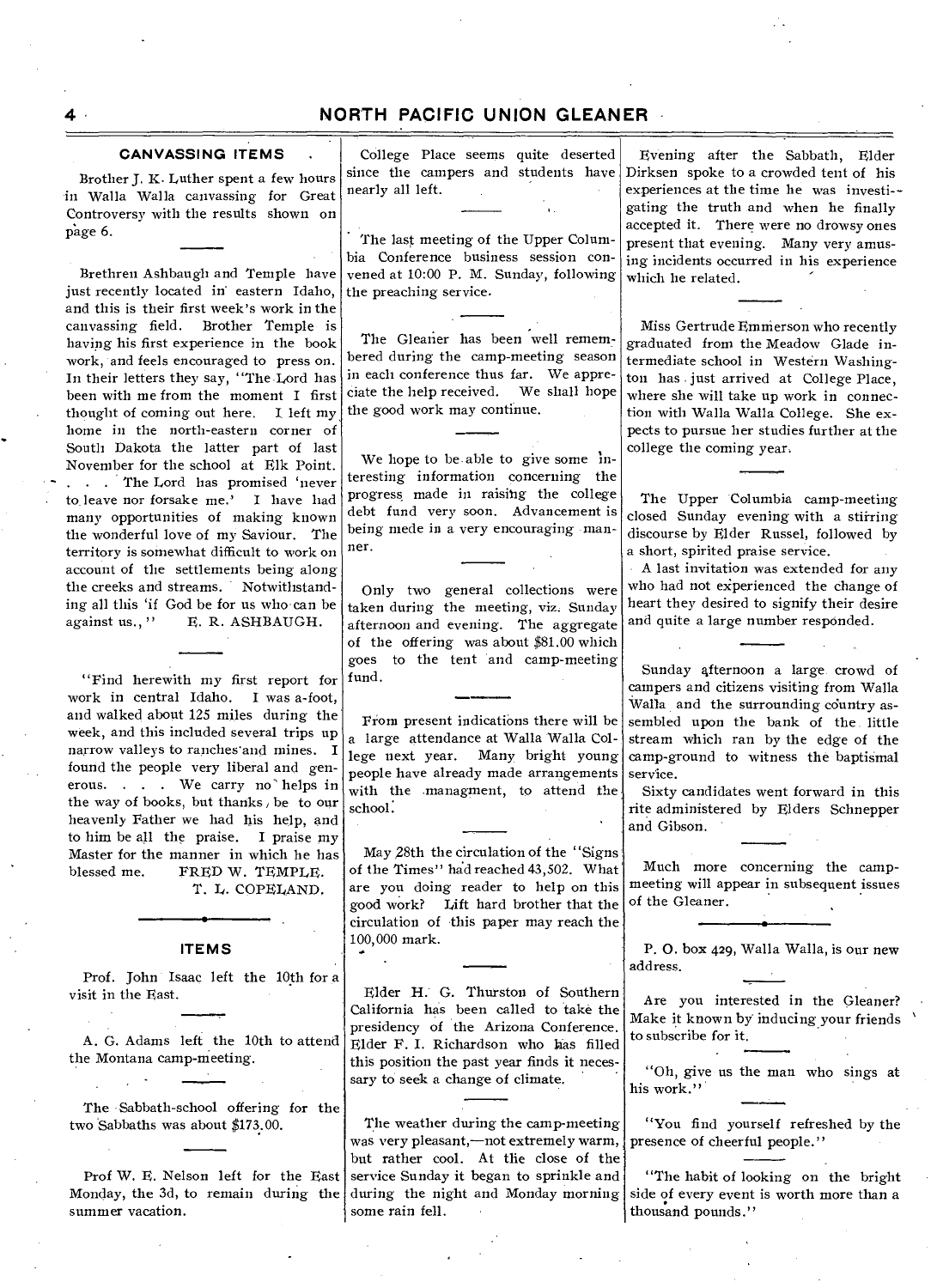#### **A SERIES OF VALUABLE ARTICLES**

The advent believers have, for many years, been making a careful study of the prophecies relating to the Eastern Question and the closing scenes of time. The history which shows the working cut, in the nations, of the principles that are developing and hastening the great final crisis, has been intensely interesting.

A series of articles covering this entire subject in a very practical manner, is to begin in the "Watchman" of May 21. These articles will be ably written and will be of very great interest to those who love the appearing of our Saviour; they will -also mightily stir the hearts and minds of the unconverted, if properly brought to the attention of such persons.

Beginning with conditions immediately after the flood, the author notes the rotation of cause and result in Satan's efforts to thwart the plans of God for the salvation of men. Events just in the future, also the seven last plagues, receive special attention. Many interesting facts will be presented which have never been brought out in the consideration of this subject. The writer accomplishes much more than a vivid presentation of interesting events,—he shows the relation of the past to the present. This makes the Series of great practical value.

Many other excellent articles, including the series of tent-meeting sermons, will appear during the six months or more while this series is running. Will those who are interested in the truths of our message improve this splendid opportunity to proclaim the news of Christ's soon return?

Single subscriptions to the "Watchman" are fifty cents for six months, or \$1.00 for a year. In clubs of five or more copies in one wrapper to one name and address, the rate is only seventyfive cents per year, or half that amount for six months. A club of five copies for six months is only \$1.00. Think of it; 130 of these most valuable sermons and much other choice reading for only \$1.88. A club of ten copies for six months will cost but \$3.75.

Work up a club among your friends in your church; now is the time to subscribe. Send all subscriptions through your local office or direct to

THE WATCHMAN,

#### **GEORGETOWN, BRITISH GUIANA**

Dear Brethren in the homeland, another month has passed into eternity and I wonder what changes it has wrought and what victories gained among you. I am feeling very weak this morning, having just arisen fron my fourth sharp attack of fever since coming to this colony. My heart is full of praise to God that I am still spared to labor a little longer in this very needy field.

Sunday, March 24, I baptized. eleven persons, all men but two who were members of the church but desired rebaptism. There are tokens of a general awakening here, and still we have scarcely got into the.work in this city. This is a strictly Catholic city, but some of these are receiving private instruction on Bible subjects from me. We believe many more will receive the truth before the end conies.

GEORGE SMITH.

#### **SABBATH-SCHOOL DONATIONS**

Considerable interest was manifested over the matter of Sabbath-school donations by delegates of the Upper Columbia Conference at its annual session convened at College Place, Wash. The majority of the delegates were favorable to the plan of sending all our donations to missions, and paying for the necessary supplies for the Sabbath-schools by means of a special collection.

This question created quite a lively in-. terest 'in the Boise, Idaho, Sabbathschool recently, and as there was a division of opinion upon the subject; it was thought best to inquire if the Spirit of Prophecy had given any light upon<br>the question. Accordingly W. W. Accordingly W. W. Steward wrote to Elder. W. C. White regarding the matter. By special request of the Upper Columbia Conference we print the reply herewith, hoping it will help others who may be perplexed over the matter. The letter is dated Jan. 17; 1907, and reads as follows: Elder W; W. Steward.

Dear Brother:

Nashville, Tenn. You say some think this plan a good "This morning I received your letter of Jan: 13, stating that it is a custom of your church to furnish the members with individual envelopes in which they may place their offerings and bring them to the church and the Sabbathschool to be gathered up by the deacons.

one, while others oppose it, and you ask if mother has any light for you on this question.

"This morning mother read your letter and then told me that she thought the plan referred to in your letter is a very good one.

"Years ago when someone introduced the plan of S. S. offerings, T at first opposed it; but when mother was asked about it, she said, 'Why not? Making gifts to the Lord is an important part of worship.'''

W. C. WHITE.

# **BRITISH COLUMBIA**

#### **RECEIPTS FOR APRIL, 1907**

TITHES

| Vancouver<br>$$368$ 15<br>Cumberland<br>45 05<br>Manson<br>$-81, 33$<br>Armstrong<br>13 08<br>Vernon<br>00<br>5<br>Victoria<br>7 25<br>Mission City<br>5 00<br>Miscellaneous<br>$-1550$<br>\$54036<br>TRUST FUNDS<br>Second tithe<br>\$<br>32 32<br>Indian Work in B. C.<br>152 78<br>Manson Industrial Academy<br>110 00<br>\$150,000 Fund -<br>$10\hphantom{,}00$<br>Orphans and Aged<br>4 75<br>Jamaica Fund -<br>6 50<br>Nyassa Land<br>250<br>Sabbath-school Donations<br>21 85 |  |  |  |  |  |  |
|--------------------------------------------------------------------------------------------------------------------------------------------------------------------------------------------------------------------------------------------------------------------------------------------------------------------------------------------------------------------------------------------------------------------------------------------------------------------------------------|--|--|--|--|--|--|
|                                                                                                                                                                                                                                                                                                                                                                                                                                                                                      |  |  |  |  |  |  |
|                                                                                                                                                                                                                                                                                                                                                                                                                                                                                      |  |  |  |  |  |  |
|                                                                                                                                                                                                                                                                                                                                                                                                                                                                                      |  |  |  |  |  |  |
|                                                                                                                                                                                                                                                                                                                                                                                                                                                                                      |  |  |  |  |  |  |
|                                                                                                                                                                                                                                                                                                                                                                                                                                                                                      |  |  |  |  |  |  |
|                                                                                                                                                                                                                                                                                                                                                                                                                                                                                      |  |  |  |  |  |  |
|                                                                                                                                                                                                                                                                                                                                                                                                                                                                                      |  |  |  |  |  |  |
|                                                                                                                                                                                                                                                                                                                                                                                                                                                                                      |  |  |  |  |  |  |
|                                                                                                                                                                                                                                                                                                                                                                                                                                                                                      |  |  |  |  |  |  |
|                                                                                                                                                                                                                                                                                                                                                                                                                                                                                      |  |  |  |  |  |  |
|                                                                                                                                                                                                                                                                                                                                                                                                                                                                                      |  |  |  |  |  |  |
|                                                                                                                                                                                                                                                                                                                                                                                                                                                                                      |  |  |  |  |  |  |
|                                                                                                                                                                                                                                                                                                                                                                                                                                                                                      |  |  |  |  |  |  |
|                                                                                                                                                                                                                                                                                                                                                                                                                                                                                      |  |  |  |  |  |  |
|                                                                                                                                                                                                                                                                                                                                                                                                                                                                                      |  |  |  |  |  |  |
|                                                                                                                                                                                                                                                                                                                                                                                                                                                                                      |  |  |  |  |  |  |
|                                                                                                                                                                                                                                                                                                                                                                                                                                                                                      |  |  |  |  |  |  |
|                                                                                                                                                                                                                                                                                                                                                                                                                                                                                      |  |  |  |  |  |  |
|                                                                                                                                                                                                                                                                                                                                                                                                                                                                                      |  |  |  |  |  |  |

\$ 340 70

BERTHA LOFSTAD, Treas.

# **WESTERN OREGON**

#### **RECEIPTS FOR MAY, 1907**

TITHES

| Albany           |  |  |  |  |        | 5 91 |
|------------------|--|--|--|--|--------|------|
| Albina           |  |  |  |  | 47 45  |      |
| Ashland          |  |  |  |  | 208 65 |      |
| Astoria          |  |  |  |  | 28 75  |      |
| <b>Beaverton</b> |  |  |  |  |        | 7.50 |
| Blachly          |  |  |  |  |        | 5 50 |
| Chitwood         |  |  |  |  | 2760   |      |
| Cottage Grove    |  |  |  |  | 31 60  |      |
| Dallas           |  |  |  |  | 10 80  |      |
| Eugene -         |  |  |  |  | 60 33  |      |
| Friend           |  |  |  |  |        | 4 50 |
| Gravelford       |  |  |  |  | 10 50  |      |
|                  |  |  |  |  |        |      |